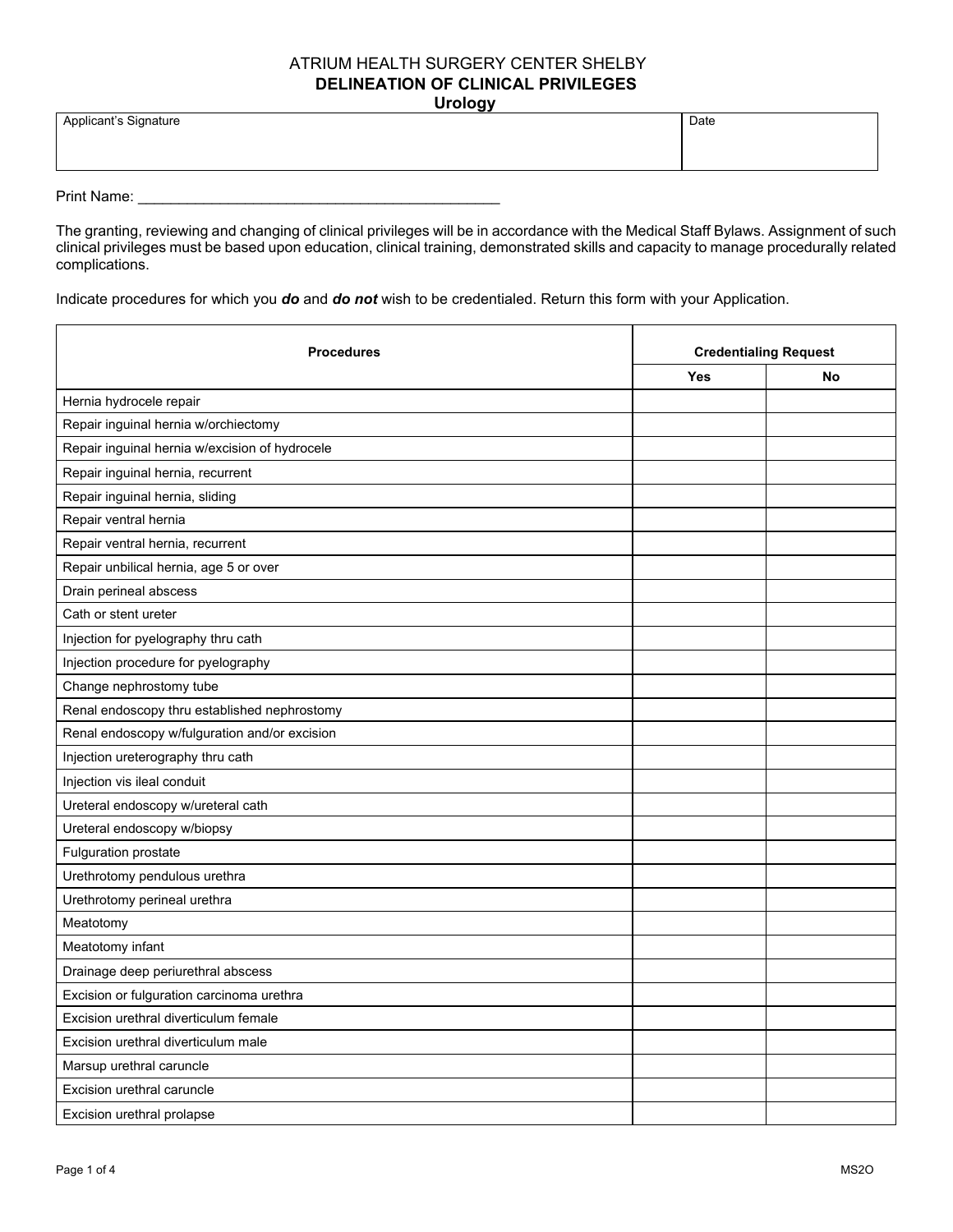## **DELINEATION OF CLINICAL PRIVILEGES - Urology** - *(continued)*

| <b>Procedures</b>                               | <b>Credentialing Request</b> |    |
|-------------------------------------------------|------------------------------|----|
|                                                 | <b>Yes</b>                   | No |
| First stage urethroplasty                       |                              |    |
| Second stage urethroplasty                      |                              |    |
| Urethroplasty 1 stage                           |                              |    |
| Urethroplasty 2 stage                           |                              |    |
| Urethroplasty scrotal perineal                  |                              |    |
| Urethroplasty female                            |                              |    |
| Incontinence procedure male                     |                              |    |
| Urethromeatoplasty w/mucosal adhesions          |                              |    |
| Urethromeatoplasty w/partial excision           |                              |    |
| Urethrorrhaphy female                           |                              |    |
| Urethrorrhaphy perineal                         |                              |    |
| Urethrorrhaphy prostate                         |                              |    |
| Close urethrostomy fistula                      |                              |    |
| Urethral dilatation male sound                  |                              |    |
| Urethral dilatation sound-anesthesia            |                              |    |
| Urethral dilatation male filiforms & followers  |                              |    |
| Urethral dilatation female                      |                              |    |
| Dilatation female urethral w/anesthesia         |                              |    |
| Dorsal slit                                     |                              |    |
| Biopsy penis deep                               |                              |    |
| Excision of penile plaque                       |                              |    |
| Removal foreign body from deep penis            |                              |    |
| Amputation penis partial                        |                              |    |
| Ureteral endoscopy w/fulguration, incision      |                              |    |
| Ureteral endoscopy w/removal foreign body       |                              |    |
| Ureteral endoscopy thru ureterotomy             |                              |    |
| Aspiration bladder trochar intracath            |                              |    |
| Punch cystostomy                                |                              |    |
| Injection procedure for cystography             |                              |    |
| Injection procedure for retrograde urethrocysto |                              |    |
| Change of cystostomy tube                       |                              |    |
| Cystorrhaphy complex                            |                              |    |
| Cystoscopy                                      |                              |    |
| Cysto w/ureteral catheter                       |                              |    |
| Brush biopsy renal pelvis                       |                              |    |
| Cystourethroscopy w/ejaculation duct            |                              |    |
| Cysto and biopsy                                |                              |    |
| Cysto with fulguration                          |                              |    |
| Cystourethroscopy w/fulguration minor           |                              |    |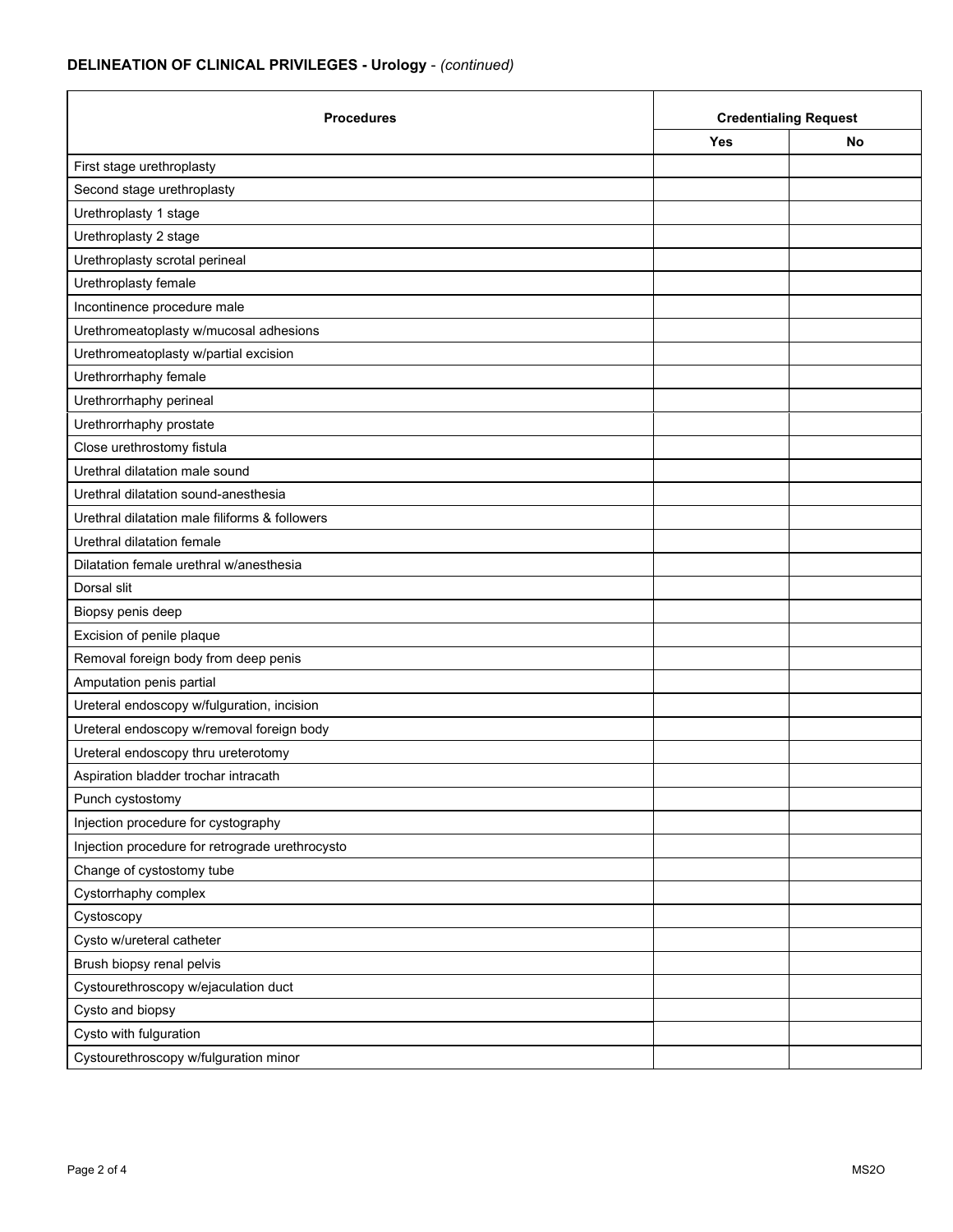## **DELINEATION OF CLINICAL PRIVILEGES - Urology** - *(continued)*

| <b>Procedures</b>                                    | <b>Credentialing Request</b> |    |
|------------------------------------------------------|------------------------------|----|
|                                                      | Yes                          | No |
| Cysto & dilation bladder                             |                              |    |
| Cysto & inter urethrotomy female                     |                              |    |
| Cysto & inter urethrotomy male                       |                              |    |
| Direct vision cold urethrotomy                       |                              |    |
| Cystourethroscopy w/steroid injection                |                              |    |
| Cystourethroscopy urethral syndrome                  |                              |    |
| Cysto w/resection ureterocele                        |                              |    |
| Cysto incompetent bladder diverticulum               |                              |    |
| Cysto removal of foreign body/DJ stent               |                              |    |
| Cystourethroscopy w/removal foreign body or calculus |                              |    |
| Lithopaxy small                                      |                              |    |
| Lithopaxy large                                      |                              |    |
| Cysto stone basket extraction                        |                              |    |
| Cysto stone basket manipulation                      |                              |    |
| Cysto insert DJ stent                                |                              |    |
| Ureteroscopy complete and dilatation                 |                              |    |
| Ureteroscopy w/stone extraction                      |                              |    |
| Ureteroscopy w/ultra lithotripsy                     |                              |    |
| Ureteroscopy w/biopsy/fulguration                    |                              |    |
| Cysto imcompetent bladder neck                       |                              |    |
| Amputation penis complete                            |                              |    |
| Circumcision, clamp except newborn                   |                              |    |
| Circumcision, newborn                                |                              |    |
| Circumcision surgery except newborn                  |                              |    |
| Injection Peyronie's expose plaque                   |                              |    |
| Irrigation corpora cavernosa/priaprism               |                              |    |
| Injection procedure for corpora cavernosopraphy      |                              |    |
| Plastic operation of penis, injury                   |                              |    |
| Biopsy of testis, incision unilateral                |                              |    |
| Biopsy of testis, incision bilateral                 |                              |    |
| Excision local lesion testis                         |                              |    |
| Orchiectomy, unilateral                              |                              |    |
| Orchiectomy radical inguinal approach                |                              |    |
| Orchidopexy unilateral                               |                              |    |
| Orchidopexy bilateral                                |                              |    |
| Repair testicular injury                             |                              |    |
| Transposition of testis to thigh                     |                              |    |
| Incision & drainage of epididymis                    |                              |    |
| Excision local lesion epididymis                     |                              |    |